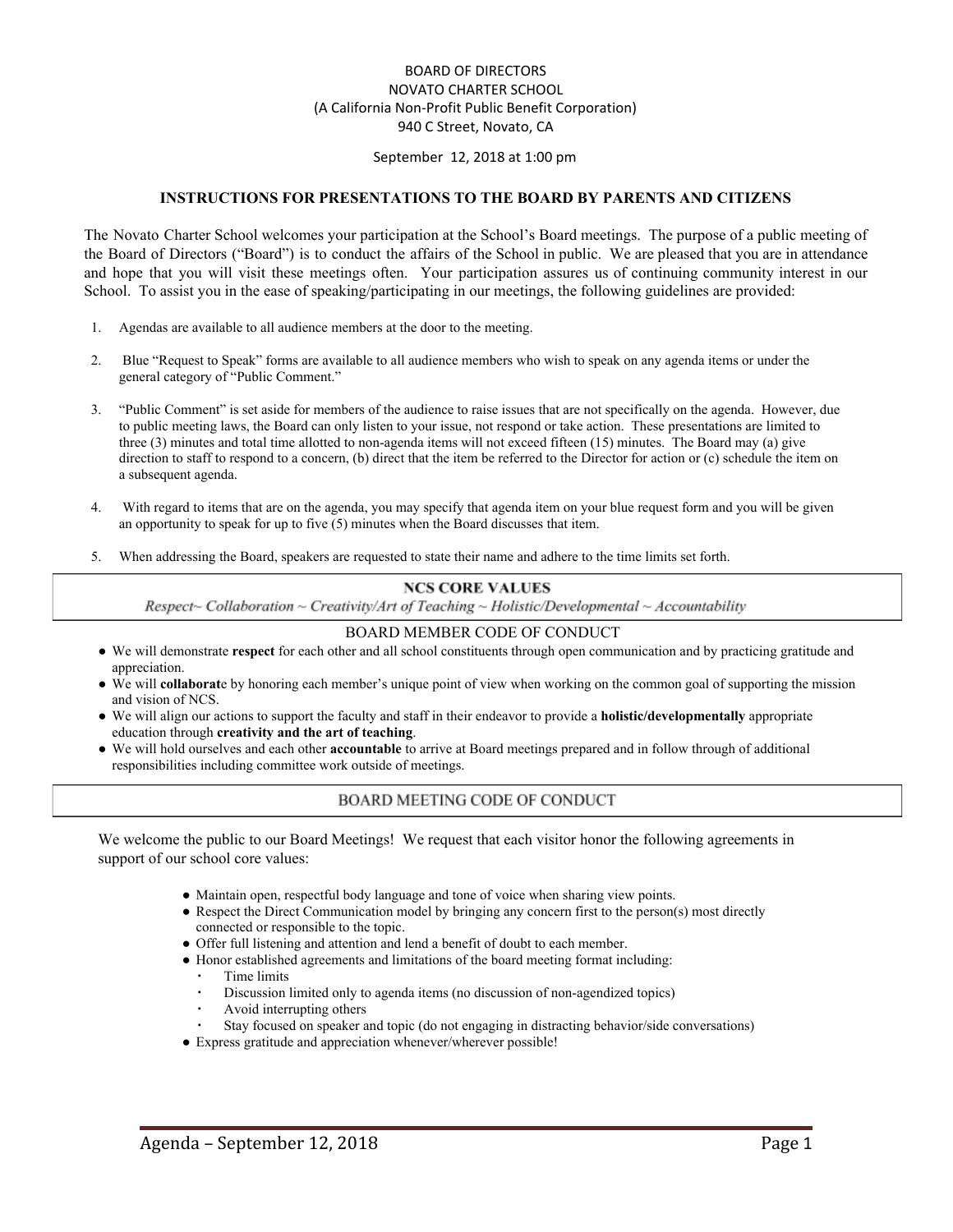# NOVATO CHARTER SCHOOL REGULAR MEETING OF THE BOARD OF DIRECTORS (A California Non-Profit Public Benefit Corporation) 940 C Street, Novato, CA

## **Wednesday, September 12, 2018 at 1:00 pm**

## AGENDA

## **OPEN SESSION – 1:00 pm**

1. OPENING

1.1 Call Meeting to Order

1.2 Roll Call of Board Members

|                 |      | Present | Absent |
|-----------------|------|---------|--------|
| Craig Allender  | (CA) |         |        |
| Erik Berkowitz  | (EB) |         |        |
| Nicol Brescia   | (NB) |         |        |
| Lia Heath       | (LH) |         |        |
| Alexandria Quam | (AQ) |         |        |

## 1.3 Agenda Modification

# 2. PUBLIC COMMENT

*This is the opportunity for members of the community to speak on topics that are not agendized on tonight's board meeting. Because these are not agendized items the board and staf may not dialog* back and forth with you. If you have a specific question that staff may be able to answer, staff may *contact you. Should a board member chose to have this placed on a future meeting they may contact staf to do that*.

# 3. CONSENT AGENDA ITEMS

3.1 Approve Minutes: August 15, 2018

# 4. GOVERNANCE

- 4.1 Board Training-Brown Act and Roles & Responsibilities
- 4.2 Approve overnight field trips
- 4.3 Approve updated salary schedules
- 4.4 Review and consider approval of 2017-18 Unaudited Actuals financial report. Staff Recommendation: Approve 2017-18 Unaudited Actuals financial report as submitted

## 5. ADMINISTRATION

- 5.1 Foundation update
- 5.2 Alliance for Public Waldorf Education full membership process